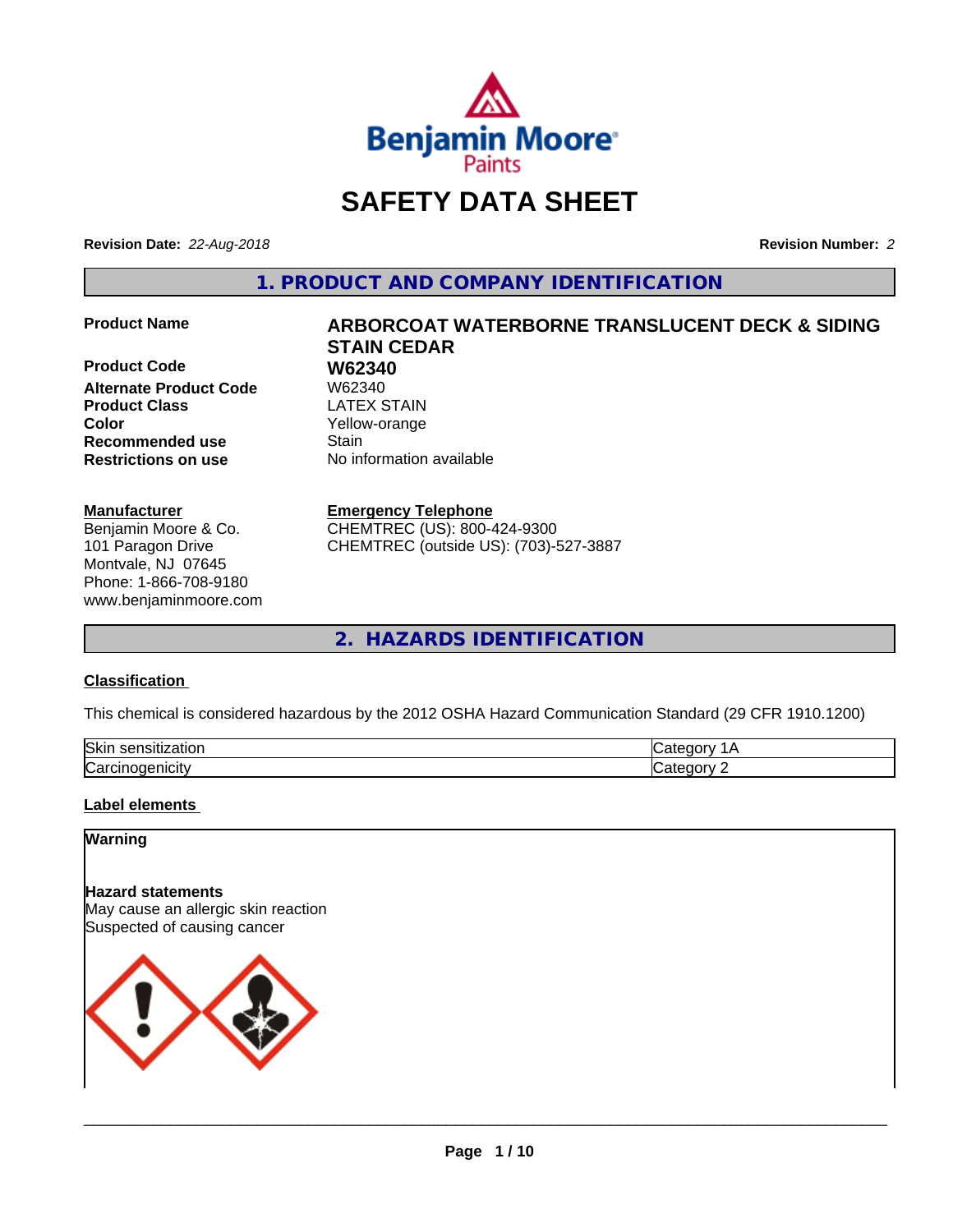#### **Appearance** liquid

**Odor** little or no odor

#### **Precautionary Statements - Prevention**

Obtain special instructions before use Do not handle until all safety precautions have been read and understood Use personal protective equipment as required Avoid breathing dust/fume/gas/mist/vapors/spray Contaminated work clothing should not be allowed out of the workplace Wear protective gloves

#### **Precautionary Statements - Response**

IF exposed or concerned: Get medical advice/attention **Skin** IF ON SKIN: Wash with plenty of soap and water

If skin irritation or rash occurs: Get medical advice/attention Wash contaminated clothing before reuse

#### **Precautionary Statements - Storage**

Store locked up

#### **Precautionary Statements - Disposal**

Dispose of contents/container to an approved waste disposal plant

#### **Hazards not otherwise classified (HNOC)**

Not applicable

#### **Other information**

No information available

|                                                                                                                                                 | 3. COMPOSITION INFORMATION ON COMPONENTS |          |
|-------------------------------------------------------------------------------------------------------------------------------------------------|------------------------------------------|----------|
|                                                                                                                                                 |                                          |          |
| <b>Chemical name</b>                                                                                                                            | CAS No.                                  | Weight-% |
| Silica, amorphous                                                                                                                               | 7631-86-9                                |          |
| Ethanol, 2-(2-butoxyethoxy)-                                                                                                                    | 112-34-5                                 |          |
| Poly(oxy-1,2-ethanediyl),<br>.alpha.-[3-[3-(2H-benzotriazol-2-yl)-5-(1,1-dimeth<br>ylethyl)-4-hydroxyphenyl]-1-oxopropyl]-.omega.-h <br>vdroxy- | 104810-48-2                              | 0.5      |
| Decanedioic acid,                                                                                                                               | 41556-26-7                               | 0.5      |

| Decariculuit aulu.                                 | 41330-Z0-7  | U.J |
|----------------------------------------------------|-------------|-----|
| bis(1,2,2,6,6-pentamethyl-4-piperidinyl) ester     |             |     |
| Urea, N-(3,4-dichlorophenyl)-N,N-dimethyl-         | 330-54-1    | 0.5 |
| Poly(oxy-1,2-ethanediyl),                          | 104810-47-1 | 0.5 |
| .alpha.-[3-[3-(2H-benzotriazol-2-yl)-5-(1,1-dimeth |             |     |
| ylethyl)-4-hydroxyphenyl]-1-oxopropyl]-.omega.-[   |             |     |
| 3-[3-(2H-benzotriazol-2-yl)-5-(1,1-dimethylethyl)- |             |     |
| 4-hydroxyphenyl]-1-oxoprop                         |             |     |
| Ammonium hydroxide                                 | 1336-21-6   | 0.5 |
| Carbamic acid, butyl-, 3-iodo-2-propynyl ester     | 55406-53-6  | 0.5 |

#### **4. FIRST AID MEASURES**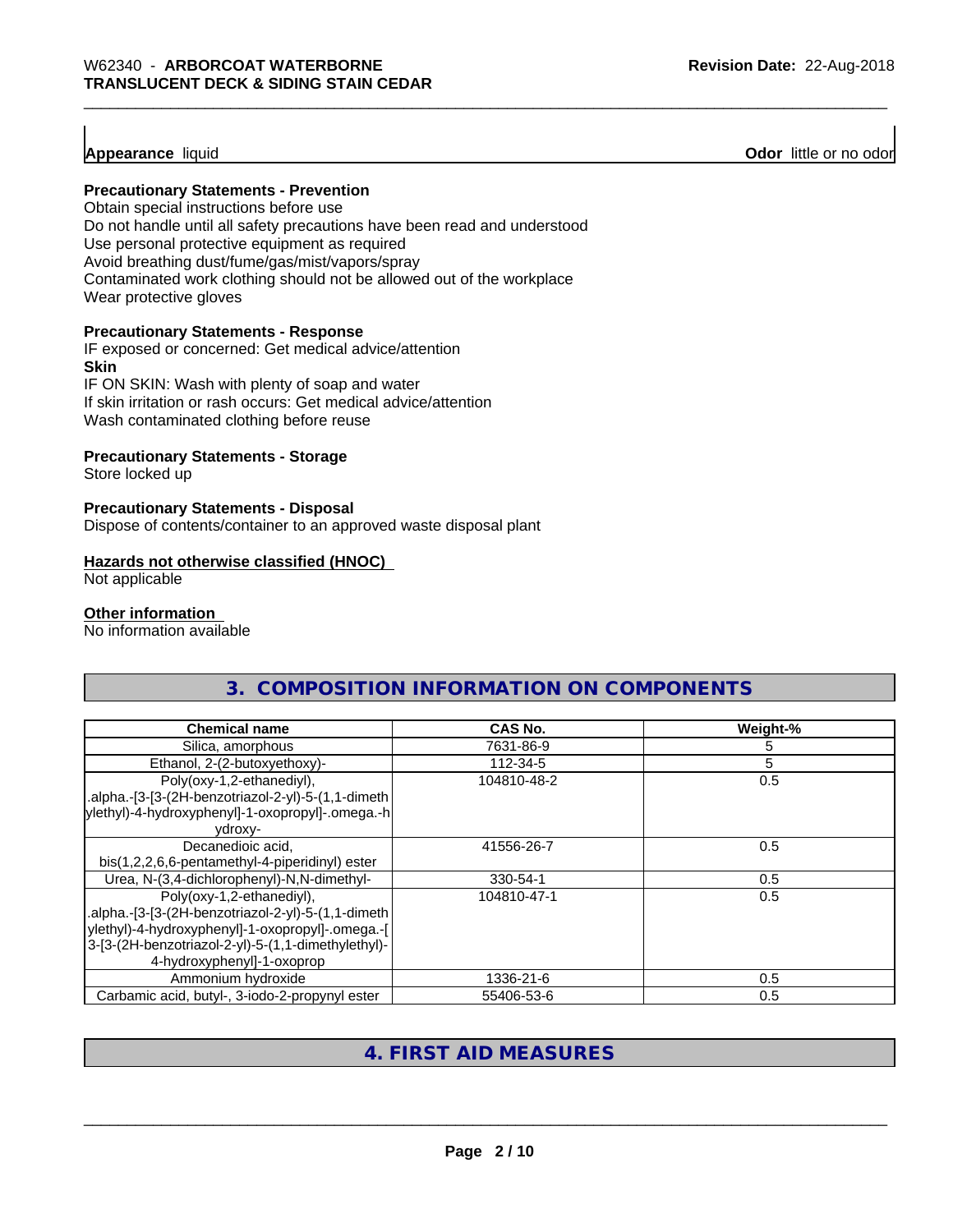| <b>General Advice</b>                            | No hazards which require special first aid measures.                                                                                                                                                                                |  |
|--------------------------------------------------|-------------------------------------------------------------------------------------------------------------------------------------------------------------------------------------------------------------------------------------|--|
| <b>Eye Contact</b>                               | Rinse thoroughly with plenty of water for at least 15 minutes and consult a<br>physician.                                                                                                                                           |  |
| <b>Skin Contact</b>                              | Wash off immediately with soap and plenty of water while removing all<br>contaminated clothes and shoes. If skin irritation persists, call a physician. Wash<br>clothing before reuse. Destroy contaminated articles such as shoes. |  |
| <b>Inhalation</b>                                | Move to fresh air. If symptoms persist, call a physician.                                                                                                                                                                           |  |
| Ingestion                                        | Clean mouth with water and afterwards drink plenty of water. Consult a physician<br>if necessary.                                                                                                                                   |  |
| <b>Most Important</b><br><b>Symptoms/Effects</b> | May cause allergic skin reaction.                                                                                                                                                                                                   |  |
| <b>Notes To Physician</b>                        | Treat symptomatically.                                                                                                                                                                                                              |  |
|                                                  | 5. FIRE-FIGHTING MEASURES                                                                                                                                                                                                           |  |

| <b>Suitable Extinguishing Media</b>                                                                                                                                                    | Use extinguishing measures that are appropriate to local<br>circumstances and the surrounding environment.                                   |
|----------------------------------------------------------------------------------------------------------------------------------------------------------------------------------------|----------------------------------------------------------------------------------------------------------------------------------------------|
| <b>Protective Equipment And Precautions For</b><br><b>Firefighters</b>                                                                                                                 | As in any fire, wear self-contained breathing apparatus<br>pressure-demand, MSHA/NIOSH (approved or equivalent)<br>and full protective gear. |
| <b>Specific Hazards Arising From The Chemical</b>                                                                                                                                      | Closed containers may rupture if exposed to fire or<br>extreme heat.                                                                         |
| <b>Sensitivity To Mechanical Impact</b>                                                                                                                                                | No                                                                                                                                           |
| <b>Sensitivity To Static Discharge</b>                                                                                                                                                 | No.                                                                                                                                          |
| <b>Flash Point Data</b><br>Flash Point (°F)<br>Flash Point (°C)<br><b>Method</b><br><b>Flammability Limits In Air</b><br>Lower flammability limit:<br><b>Upper flammability limit:</b> | Not applicable<br>Not applicable<br>Not applicable<br>Not applicable<br>Not applicable                                                       |
| Flammability: 0<br><b>NFPA</b><br>Health: 1                                                                                                                                            | Instability: 0<br><b>Special: Not Applicable</b>                                                                                             |
| <b>NFPA Legend</b><br>0 - Not Hazardous<br>1 - Slightly<br>2 - Moderate<br>3 - High<br>4 - Severe                                                                                      |                                                                                                                                              |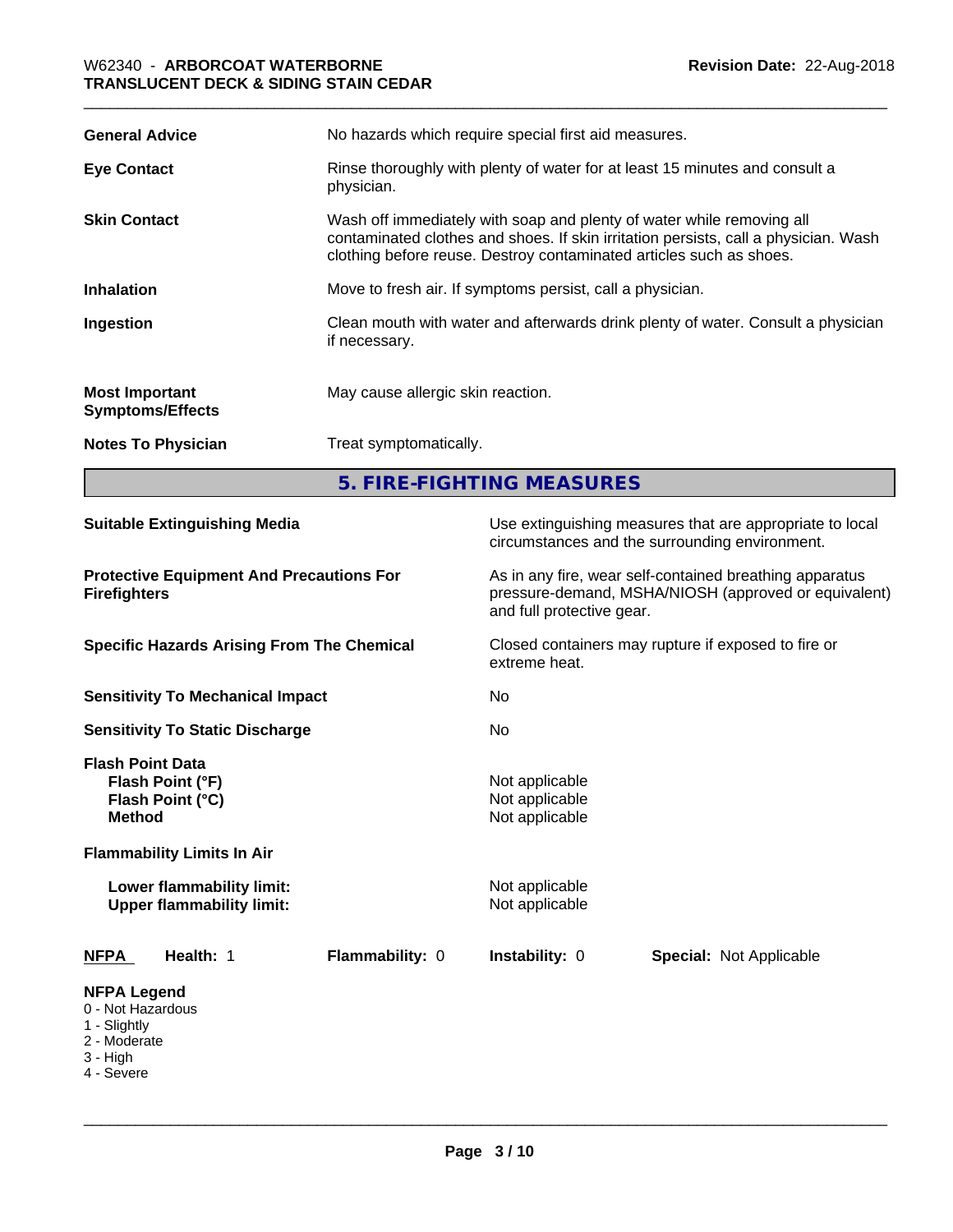*The ratings assigned are only suggested ratings, the contractor/employer has ultimate responsibilities for NFPA ratings where this system is used.*

*Additional information regarding the NFPA rating system is available from the National Fire Protection Agency (NFPA) at www.nfpa.org.*

#### **6. ACCIDENTAL RELEASE MEASURES**

| <b>Personal Precautions</b>      | Avoid contact with skin, eyes and clothing. Ensure adequate ventilation.                                                                                                         |
|----------------------------------|----------------------------------------------------------------------------------------------------------------------------------------------------------------------------------|
| <b>Other Information</b>         | Prevent further leakage or spillage if safe to do so.                                                                                                                            |
| <b>Environmental precautions</b> | See Section 12 for additional Ecological Information.                                                                                                                            |
| <b>Methods for Cleaning Up</b>   | Soak up with inert absorbent material. Sweep up and shovel into suitable<br>containers for disposal.                                                                             |
|                                  | 7. HANDLING AND STORAGE                                                                                                                                                          |
| Handling                         | Avoid contact with skin, eyes and clothing. Avoid breathing vapors, spray mists or<br>sanding dust. In case of insufficient ventilation, wear suitable respiratory<br>equipment. |
| <b>Storage</b>                   | Keep container tightly closed. Keep out of the reach of children.                                                                                                                |
| <b>Incompatible Materials</b>    | No information available                                                                                                                                                         |

#### **8. EXPOSURE CONTROLS/PERSONAL PROTECTION**

#### **Exposure Limits**

| <b>Chemical name</b>                       | <b>ACGIH TLV</b>           | <b>OSHA PEL</b> |
|--------------------------------------------|----------------------------|-----------------|
| Silica, amorphous                          | N/E                        | 20 mppcf - TWA  |
|                                            |                            |                 |
| Ethanol, 2-(2-butoxyethoxy)-               | 10 ppm - TWA               | N/E             |
| Urea, N-(3,4-dichlorophenyl)-N,N-dimethyl- | 10 mg/m <sup>3</sup> - TWA | N/E             |

#### **Legend**

ACGIH - American Conference of Governmental Industrial Hygienists Exposure Limits OSHA - Occupational Safety & Health Administration Exposure Limits N/E - Not Established

| <b>Engineering Measures</b>                                                                                                   | Ensure adequate ventilation, especially in confined areas.                                                                                                  |
|-------------------------------------------------------------------------------------------------------------------------------|-------------------------------------------------------------------------------------------------------------------------------------------------------------|
| <b>Personal Protective Equipment</b><br><b>Eye/Face Protection</b><br><b>Skin Protection</b><br><b>Respiratory Protection</b> | Safety glasses with side-shields.<br>Protective gloves and impervious clothing.<br>In case of insufficient ventilation wear suitable respiratory equipment. |
| <b>Hygiene Measures</b>                                                                                                       | Avoid contact with skin, eyes and clothing. Remove and wash contaminated<br>clothing before re-use. Wash thoroughly after handling.                         |

## **9. PHYSICAL AND CHEMICAL PROPERTIES**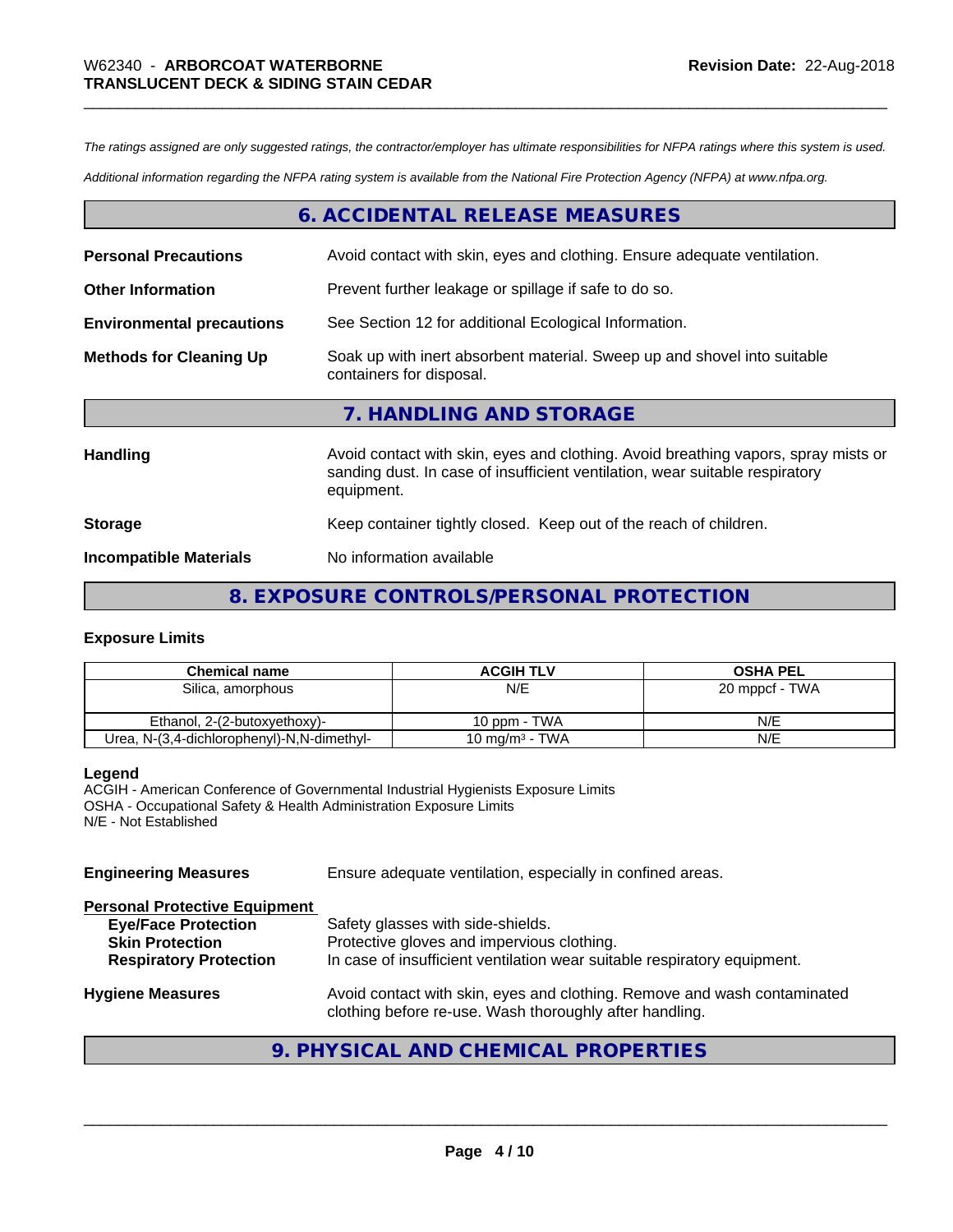**Appearance** liquid **and a limitation of the contract of the contract of the contract of the contract of the contract of the contract of the contract of the contract of the contract of the contract of the contract of the c Odor Threshold** No information available **Density (lbs/gal)** 8.5 - 8.9 **Specific Gravity** 1.02 - 1.07 **pH pH**  $\blacksquare$ **Viscosity (cps)** No information available in the Viscosity (cps) **Solubility(ies)** No information available **Water solubility** No information available **Evaporation Rate No information available No information available Vapor pressure @20 °C (kPa)** No information available **Vapor density No information available No** information available **Wt. % Solids** 25 - 35 **Vol. % Solids** 25 - 35 Wt. % Volatiles **Vol. % Volatiles** 65 - 75 **VOC Regulatory Limit (g/L)** < 100 **Boiling Point (°F)** 212 **Boiling Point (°C)** 100<br> **Preezing Point (°F)** 32 **Freezing Point (°F) Freezing Point (°C)** 0 **Flash Point (°F)** Not applicable **Flash Point (°C)** Not applicable **Method**<br> **Flammability (solid, gas)**<br> **Commability (solid, gas)**<br>
Mot applicable **Flammability (solid, gas)**<br> **Upper flammability limit:**<br>
Upper flammability limit:<br>  $\begin{array}{ccc}\n\bullet & \bullet & \bullet \\
\bullet & \bullet & \bullet\n\end{array}$ **Upper flammability limit:**<br> **Lower flammability limit:**<br>
Not applicable<br>
Not applicable **Lower flammability limit:**<br> **Autoianition Temperature (°F)** Not applicable Not applicable not a Not applicable **Autoignition Temperature (°F) Autoignition Temperature (°C)** No information available **Decomposition Temperature (°F)** No information available **Decomposition Temperature (°C)** No information available **Partition coefficient** No information available

little or no odor

#### **10. STABILITY AND REACTIVITY**

| <b>Reactivity</b>                         | Not Applicable                           |
|-------------------------------------------|------------------------------------------|
| <b>Chemical Stability</b>                 | Stable under normal conditions.          |
| <b>Conditions to avoid</b>                | Prevent from freezing.                   |
| <b>Incompatible Materials</b>             | No materials to be especially mentioned. |
| <b>Hazardous Decomposition Products</b>   | None under normal use.                   |
| <b>Possibility of hazardous reactions</b> | None under normal conditions of use.     |

#### **11. TOXICOLOGICAL INFORMATION**

**Product Information**

**Information on likely routes of exposure**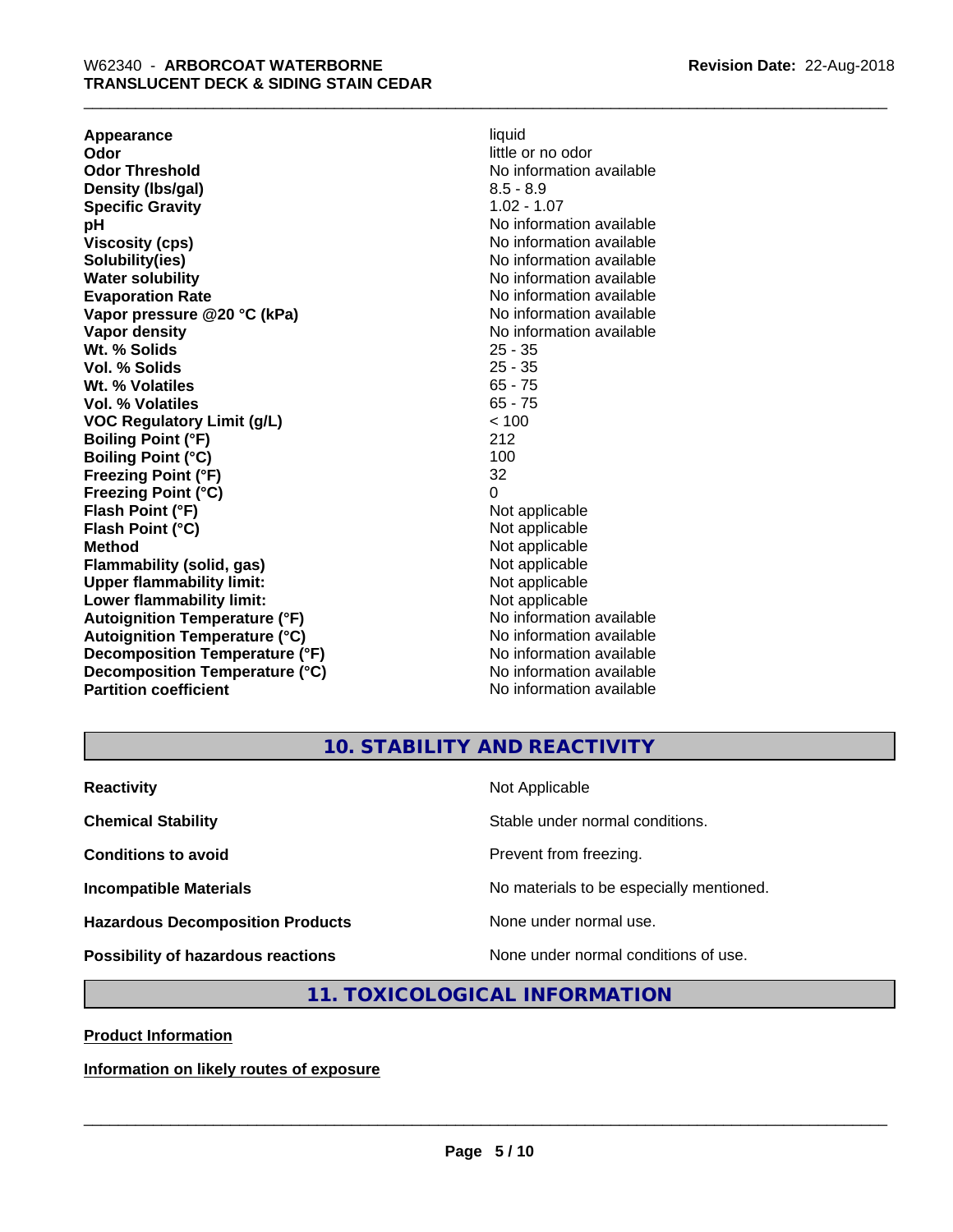|                                 | <b>Principal Routes of Exposure</b> Eye contact, skin contact and inhalation.                                   |
|---------------------------------|-----------------------------------------------------------------------------------------------------------------|
| <b>Acute Toxicity</b>           |                                                                                                                 |
| <b>Product Information</b>      | No information available                                                                                        |
|                                 | Symptoms related to the physical, chemical and toxicological characteristics                                    |
| <b>Symptoms</b>                 | No information available                                                                                        |
|                                 | Delayed and immediate effects as well as chronic effects from short and long-term exposure                      |
| Eye contact                     | May cause slight irritation.                                                                                    |
| <b>Skin contact</b>             | Substance may cause slight skin irritation. Prolonged or repeated contact may dry<br>skin and cause irritation. |
| <b>Inhalation</b>               | May cause irritation of respiratory tract.                                                                      |
| Ingestion                       | Ingestion may cause gastrointestinal irritation, nausea, vomiting and diarrhea.                                 |
| <b>Sensitization</b>            | May cause an allergic skin reaction                                                                             |
| <b>Neurological Effects</b>     | No information available.                                                                                       |
| <b>Mutagenic Effects</b>        | No information available.                                                                                       |
| <b>Reproductive Effects</b>     | No information available.                                                                                       |
| <b>Developmental Effects</b>    | No information available.                                                                                       |
| <b>Target organ effects</b>     | No information available.                                                                                       |
| <b>STOT - single exposure</b>   | No information available.                                                                                       |
| <b>STOT - repeated exposure</b> | No information available.                                                                                       |
| Other adverse effects           | No information available.                                                                                       |
| <b>Aspiration Hazard</b>        | No information available                                                                                        |

**Numerical measures of toxicity**

**The following values are calculated based on chapter 3.1 of the GHS document**

| ATEmix (oral)                        | 220468      |
|--------------------------------------|-------------|
| ATEmix (dermal)                      | 94263 mg/kg |
| <b>ATEmix (inhalation-dust/mist)</b> | 426.9 ma/L  |

#### **Component Information**

Silica, amorphous LD50 Oral: > 5000 mg/kg (Rat) LD50 Dermal: 2,000 mg/kg (Rabbit) LC50 Inhalation (Dust): > 2 mg/L Ethanol, 2-(2-butoxyethoxy)- LD50 Oral: 3384 mg/kg (Rat) LD50 Dermal: 2700 mg/kg (Rabbit) Poly(oxy-1,2-ethanediyl), .alpha.-[3-[3-(2H-benzotriazol-2-yl)-5-(1,1-dimethylethyl)-4-hydroxyphenyl]-1-oxopropyl]-.omega.-hydroxy- Sensitization May cause sensitization by skin contact Decanedioic acid, bis(1,2,2,6,6-pentamethyl-4-piperidinyl) ester Sensitization May cause sensitization by skin contact Urea, N-(3,4-dichlorophenyl)-N,N-dimethyl- LD50 Oral: 1017 mg/kg (Rat) LD50 Dermal: > 5000 mg/kg (Rat) Poly(oxy-1,2-ethanediyl),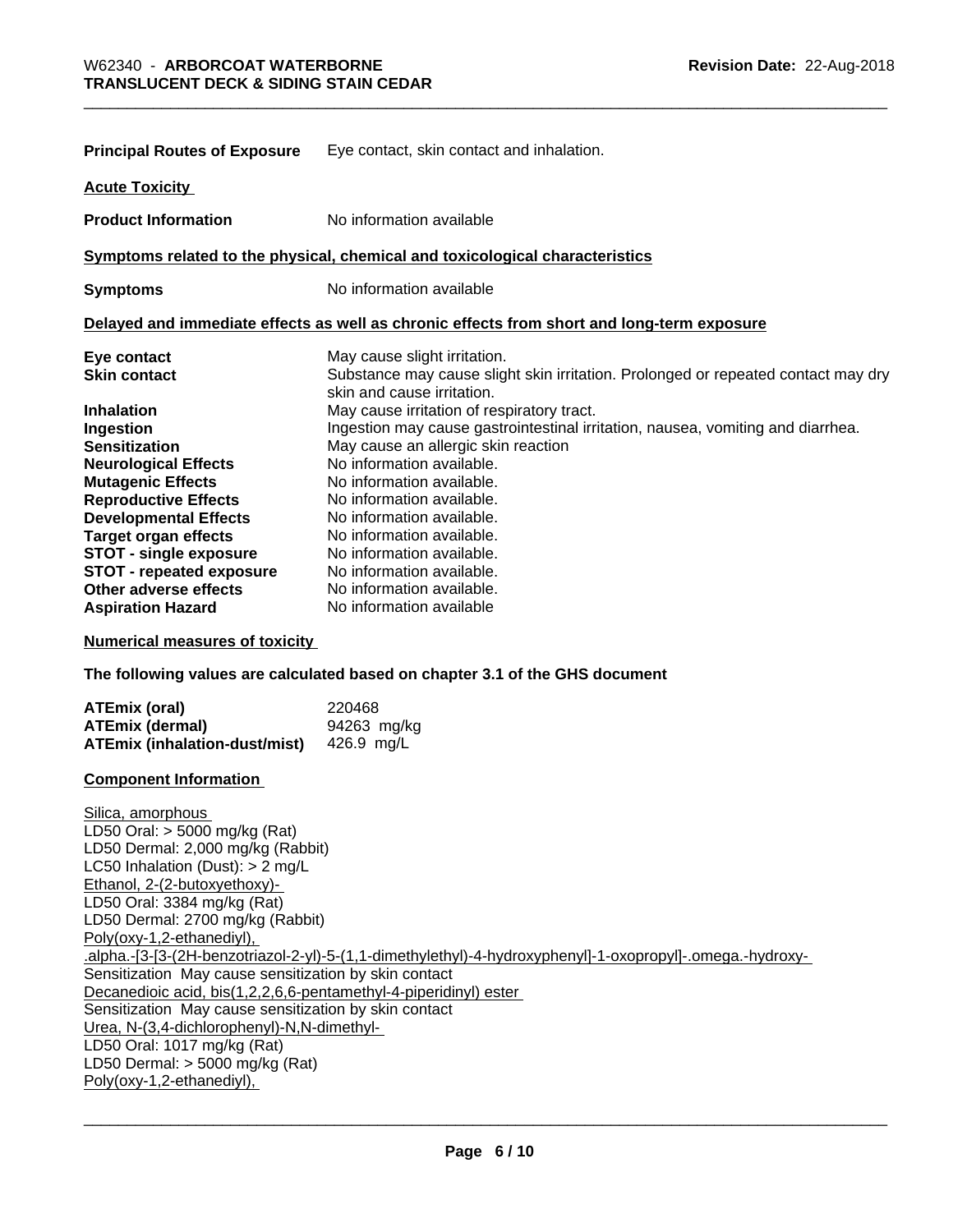#### .alpha.-[3-[3-(2H-benzotriazol-2-yl)-5-(1,1-dimethylethyl)-4-hydroxyphenyl]-1-oxopropyl]-.omega.-[3-[3-(2H-benzotriaz ol-2-yl)-5-(1,1-dimethylethyl)-4-hydroxyphenyl]-1-oxoprop Sensitization May cause sensitization by skin contact Ammonium hydroxide LD50 Oral: 350 mg/kg (Rat)

#### **Carcinogenicity**

*Limited evidence of a carcinogenic effect.*

#### **Legend**

IARC - International Agency for Research on Cancer NTP - National Toxicity Program OSHA - Occupational Safety & Health Administration

**12. ECOLOGICAL INFORMATION**

#### **Ecotoxicity Effects**

The environmental impact of this product has not been fully investigated.

#### **Product Information**

#### **Acute Toxicity to Fish**

No information available

#### **Acute Toxicity to Aquatic Invertebrates**

No information available

#### **Acute Toxicity to Aquatic Plants**

No information available

#### **Persistence / Degradability**

No information available.

#### **Bioaccumulation**

No information available.

#### **Mobility in Environmental Media**

No information available.

#### **Ozone**

No information available

#### **Component Information**

#### **Acute Toxicity to Fish**

Urea, N-(3,4-dichlorophenyl)-N,N-dimethyl- LC50: 3.5 mg/L (Rainbow Trout - 96 hr.) Carbamic acid, butyl-, 3-iodo-2-propynyl ester LC50: 230 µg/L (Bluegill sunfish - 96 hr.)

#### **Acute Toxicity to Aquatic Invertebrates**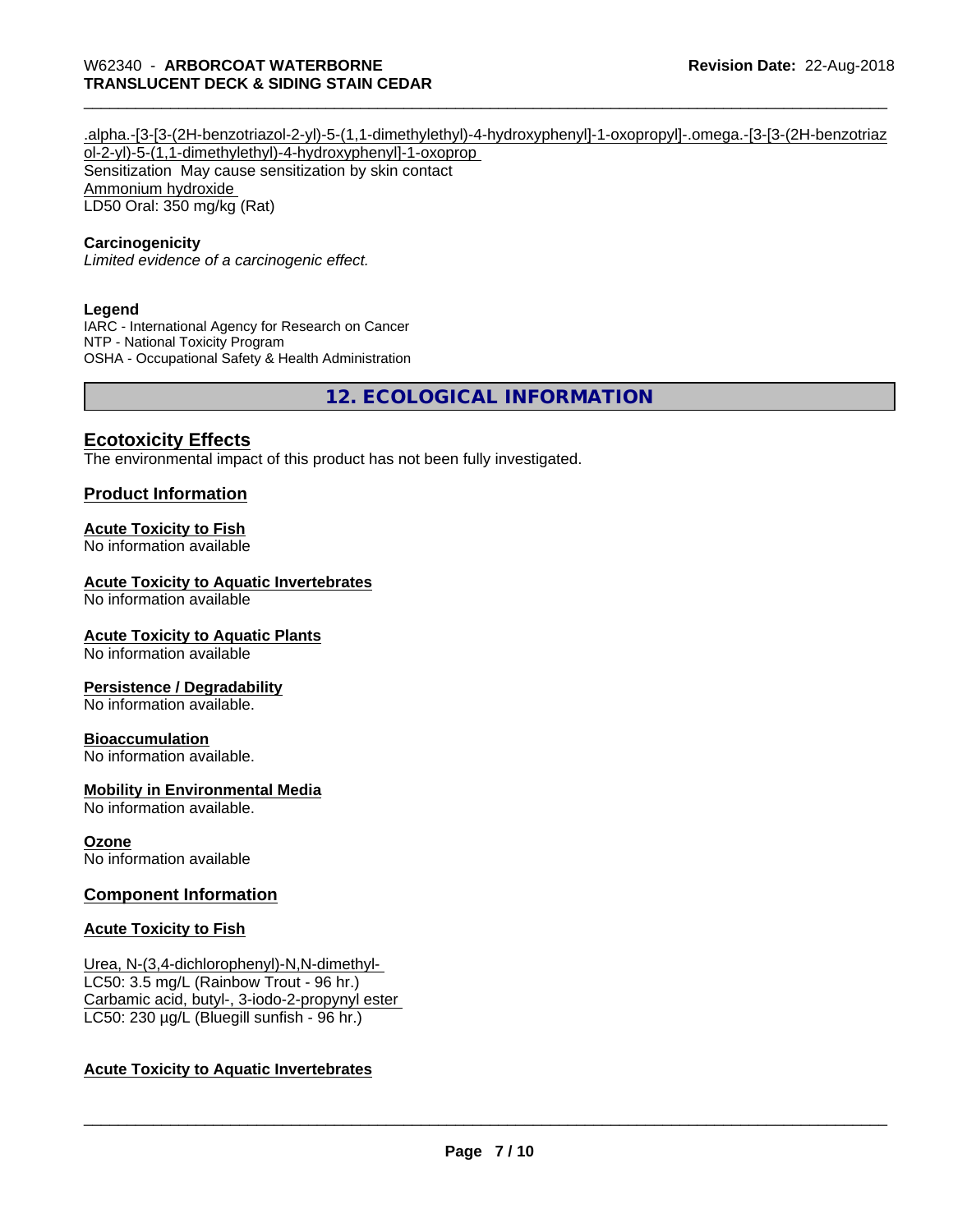#### Ethanol, 2-(2-butoxyethoxy)- EC50: 100 mg/L (Daphnia - 48 hr.)

#### **Acute Toxicity to Aquatic Plants**

No information available

|                              | 13. DISPOSAL CONSIDERATIONS                                                                                                                                                                                               |
|------------------------------|---------------------------------------------------------------------------------------------------------------------------------------------------------------------------------------------------------------------------|
| <b>Waste Disposal Method</b> | Dispose of in accordance with federal, state, and local regulations. Local<br>requirements may vary, consult your sanitation department or state-designated<br>environmental protection agency for more disposal options. |
|                              | 14. TRANSPORT INFORMATION                                                                                                                                                                                                 |
| <b>DOT</b>                   | Not regulated                                                                                                                                                                                                             |
| <b>ICAO/IATA</b>             | Not regulated                                                                                                                                                                                                             |
| <b>IMDG/IMO</b>              | Not regulated                                                                                                                                                                                                             |
|                              | <b>15. REGULATORY INFORMATION</b>                                                                                                                                                                                         |

## **International Inventories**

| <b>TSCA: United States</b> | Yes - All components are listed or exempt. |
|----------------------------|--------------------------------------------|
| <b>DSL: Canada</b>         | Yes - All components are listed or exempt. |

#### **Federal Regulations**

#### **SARA 311/312 hazardous categorization**

| Acute health hazard               | Yes |
|-----------------------------------|-----|
| Chronic Health Hazard             | Yes |
| Fire hazard                       | Nο  |
| Sudden release of pressure hazard | Nο  |
| Reactive Hazard                   | N٥  |

#### **SARA 313**

Section 313 of Title III of the Superfund Amendments and Reauthorization Act of 1986 (SARA). This product contains a chemical or chemicals which are subject to the reporting requirements of the Act and Title 40 of the Code of Federal Regulations, Part 372:

| Chemical name                | <b>CAS No.</b> | Weight-% | <b>CERCLA/SARA 313</b>     |
|------------------------------|----------------|----------|----------------------------|
| Ethanol, 2-(2-butoxyethoxy)- | 112-34-5       |          | (de minimis concentration) |

 $\overline{\phantom{a}}$  ,  $\overline{\phantom{a}}$  ,  $\overline{\phantom{a}}$  ,  $\overline{\phantom{a}}$  ,  $\overline{\phantom{a}}$  ,  $\overline{\phantom{a}}$  ,  $\overline{\phantom{a}}$  ,  $\overline{\phantom{a}}$  ,  $\overline{\phantom{a}}$  ,  $\overline{\phantom{a}}$  ,  $\overline{\phantom{a}}$  ,  $\overline{\phantom{a}}$  ,  $\overline{\phantom{a}}$  ,  $\overline{\phantom{a}}$  ,  $\overline{\phantom{a}}$  ,  $\overline{\phantom{a}}$ 

## **Clean Air Act,Section 112 Hazardous Air Pollutants (HAPs) (see 40 CFR 61)**

This product contains the following HAPs: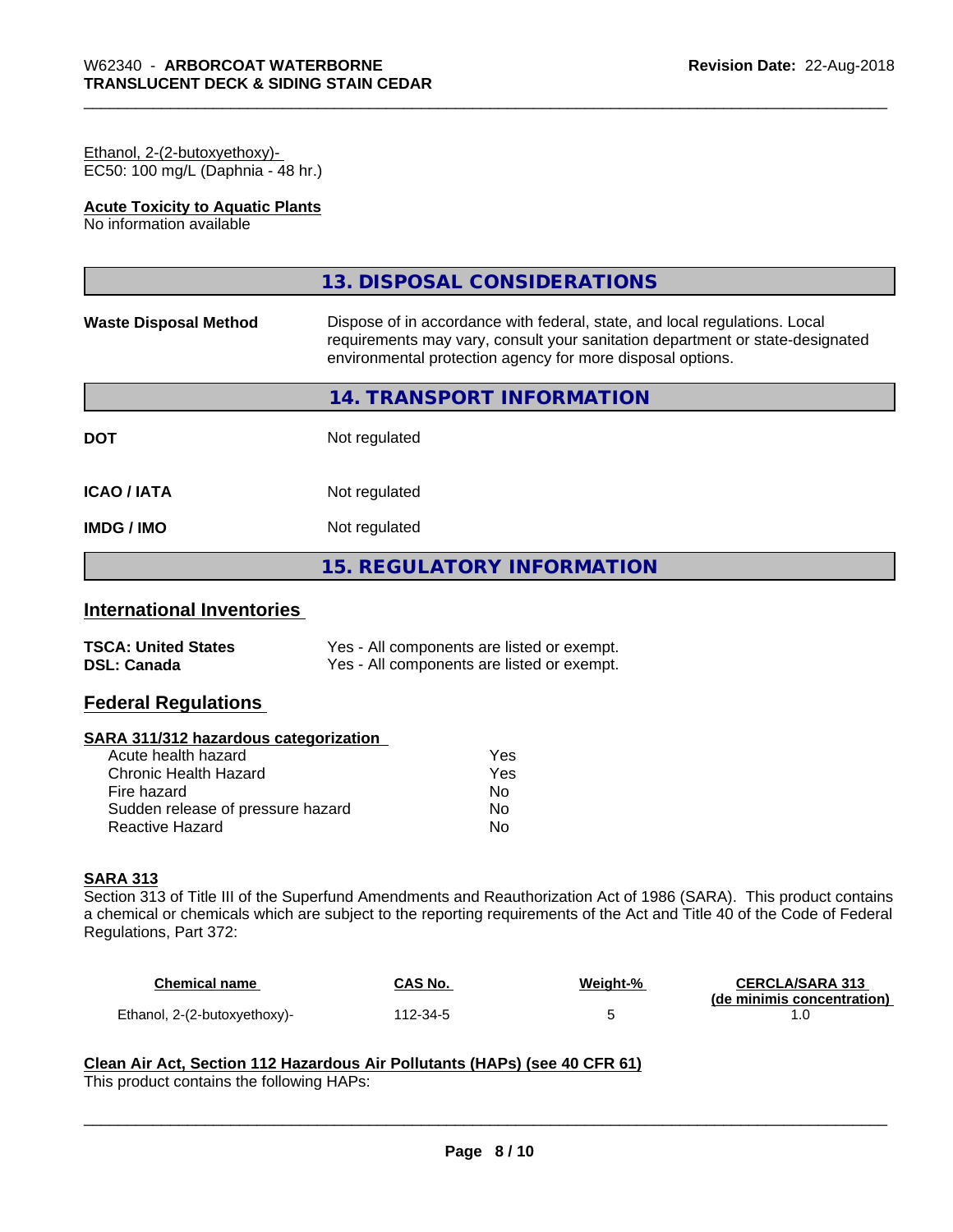*None*

#### **US State Regulations**

#### **California Proposition 65**

**A WARNING:** Cancer and Reproductive Harm– www.P65warnings.ca.gov

#### **State Right-to-Know**

| <b>Chemical name</b>                 | <b>Massachusetts</b> | <b>New Jersey</b> | Pennsylvania |
|--------------------------------------|----------------------|-------------------|--------------|
| Silica, amorphous                    |                      |                   |              |
| Ethanol, 2-(2-butoxyethoxy)-         |                      |                   |              |
| Urea.                                |                      |                   |              |
| N-(3,4-dichlorophenyl)-N,N-dimethyl- |                      |                   |              |
| Carbamic acid, butyl-,               |                      |                   |              |
| 3-iodo-2-propynyl ester              |                      |                   |              |

#### **Legend**

X - Listed

## **16. OTHER INFORMATION**

| HMIS | Health: 1* | <b>Flammability: 0</b> | <b>Reactivity: 0 PPE: -</b> |  |
|------|------------|------------------------|-----------------------------|--|
|      |            |                        |                             |  |

#### **HMIS Legend**

- 0 Minimal Hazard
- 1 Slight Hazard
- 2 Moderate Hazard
- 3 Serious Hazard
- 4 Severe Hazard
- \* Chronic Hazard
- X Consult your supervisor or S.O.P. for "Special" handling instructions.

*Note: The PPE rating has intentionally been left blank. Choose appropriate PPE that will protect employees from the hazards the material will present under the actual normal conditions of use.*

*Caution: HMISÒ ratings are based on a 0-4 rating scale, with 0 representing minimal hazards or risks, and 4 representing significant hazards or risks. Although HMISÒ ratings are not required on MSDSs under 29 CFR 1910.1200, the preparer, has chosen to provide them. HMISÒ ratings are to be used only in conjunction with a fully implemented HMISÒ program by workers who have received appropriate HMISÒ training. HMISÒ is a registered trade and service mark of the NPCA. HMISÒ materials may be purchased exclusively from J. J. Keller (800) 327-6868.*

 **WARNING!** If you scrape, sand, or remove old paint, you may release lead dust. LEAD IS TOXIC. EXPOSURE TO LEAD DUST CAN CAUSE SERIOUS ILLNESS, SUCH AS BRAIN DAMAGE, ESPECIALLY IN CHILDREN. PREGNANT WOMEN SHOULD ALSO AVOID EXPOSURE.Wear a NIOSH approved respirator to control lead exposure. Clean up carefully with a HEPA vacuum and a wet mop. Before you start, find out how to protect yourself and your family by contacting the National Lead Information Hotline at 1-800-424-LEAD or log on to www.epa.gov/lead.

**Prepared By** Product Stewardship Department